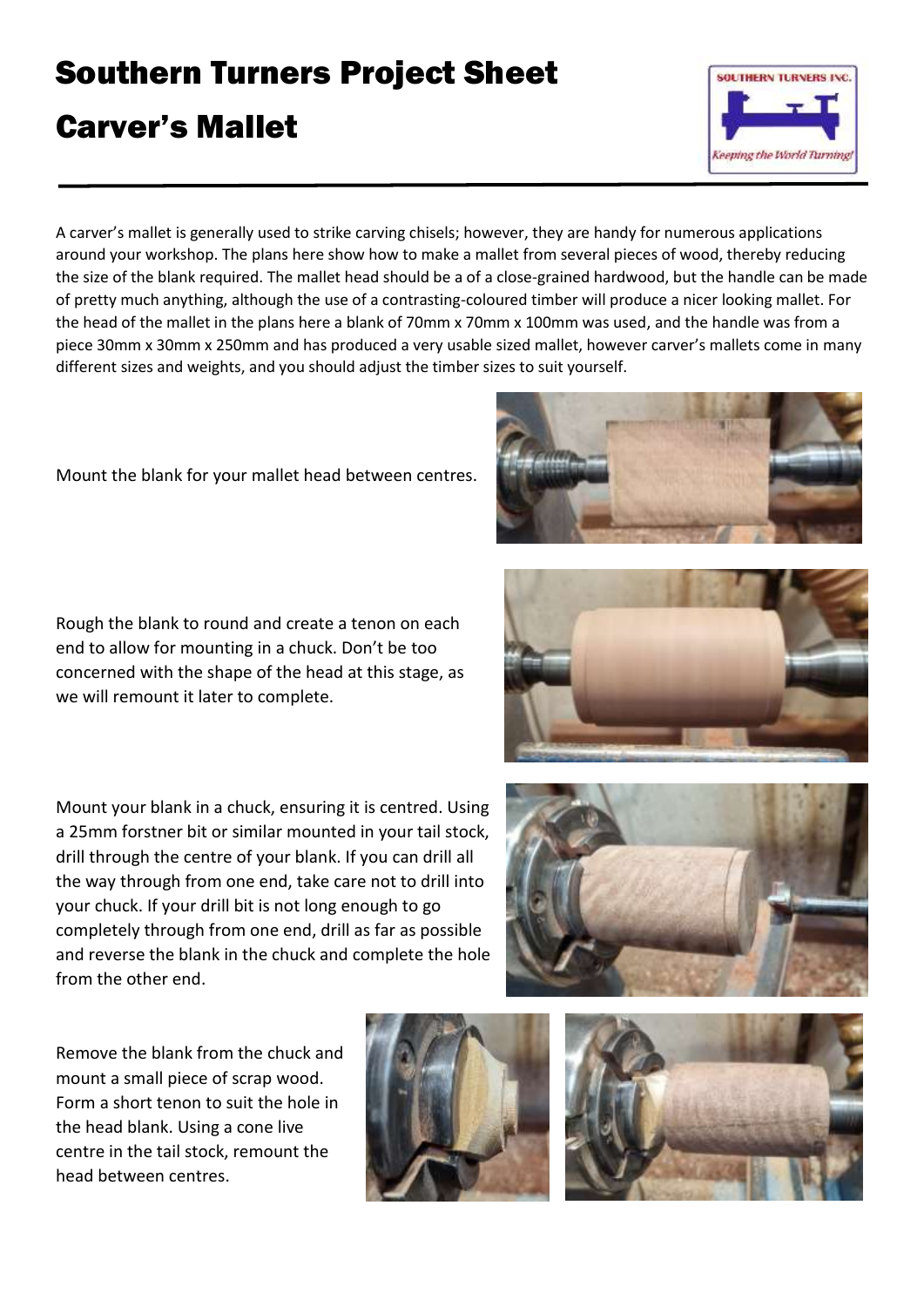Shape the mallet head as desired and sand to complete. Design considerations: Carver's mallets are better if they can stand up on your work bench as they don't roll away and are easier to grab, therefore a flat top is beneficial.



Mount the blank for your handle between centres and rough turn to round. Mark a line slightly longer (2-3mm) than the length of your mallet head.

Turn down the marked section to form a long tenon that will fit into the mallet head. It does not need to be an overly tight fit, a snug fit that can be pushed on by hand is ideal.

Test fit the head onto your handle, ensuring that the handle is pokes slightly through the head. Adjust your handle if necessary.

Shape the grip section of your handle as desired, sand and part off.

On a bandsaw and using a V block to support your handle, cut a slot along the centre of the tenon end of your handle. Cut approximately half the length of the tenon section